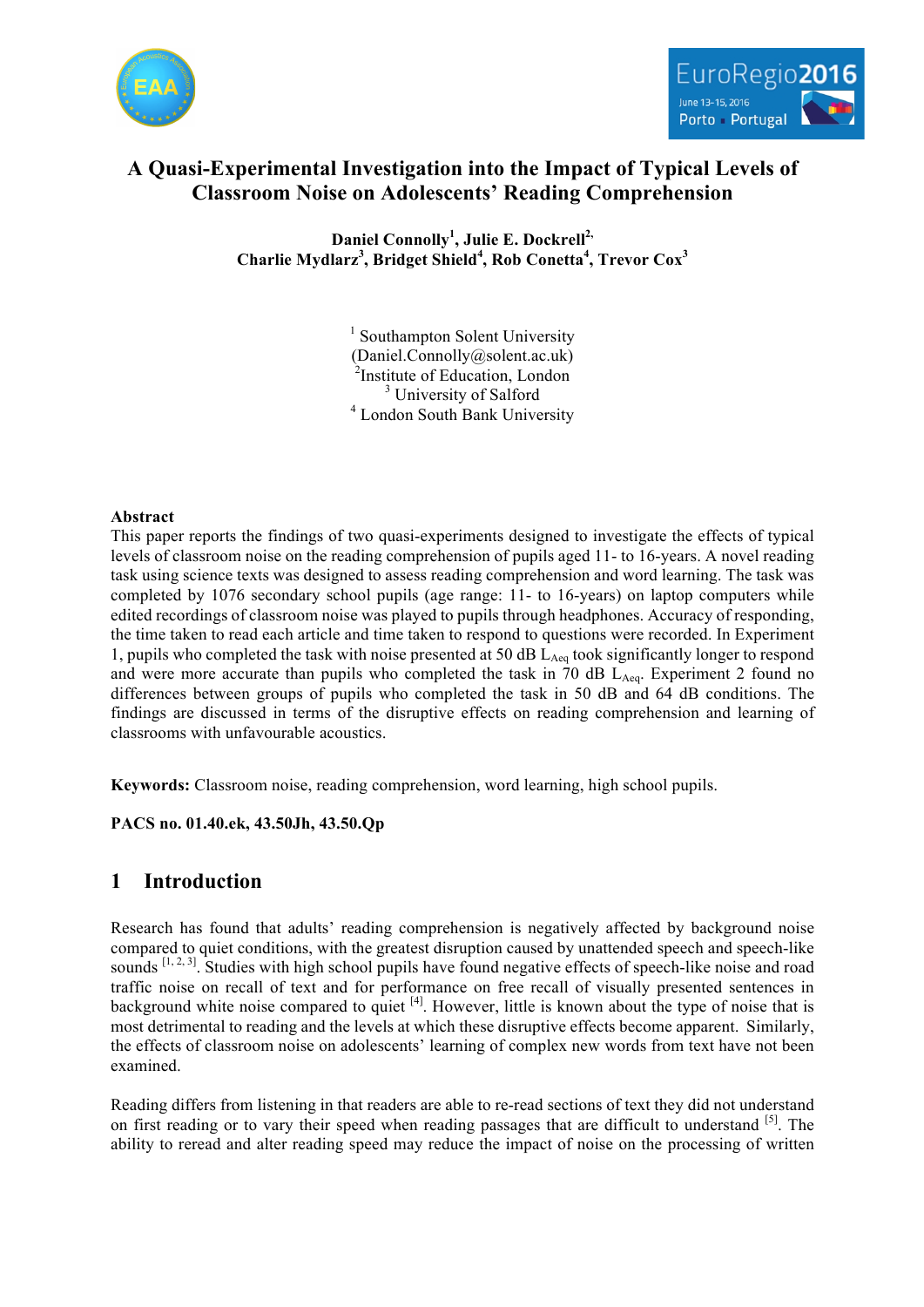

text. Alternatively, irrelevant noise may disrupt the reading process as has been demonstrated in  $[6, 7, 8]$  or background speech may impact on the verbal process of reading as it does on office activities [8, 9, 10, 11].

Two experiments were designed to investigate the effects of classroom noise on high school pupils' reading comprehension. The reading task consisted of a series of graded passage and comprehension questions probed memory of factual information and ability to make inferences about information not explicitly stated in the texts. Word learning was also assessed by a question related to the meaning of a novel word that had been presented at the start of each passage.

In addition, the time taken to read the articles and the time taken to respond to each question was recorded. Word reading speed is an established predictor of reading comprehension  $[12, 13]$  and it was anticipated that noise levels would interfere with this process. Because individuals vary in terms of the time taken to process reading comprehension questions  $[14]$  and how susceptible they may be to distraction during testing, response latencies offer a sensitive way to measure the effects of noise level in cases where accuracy measures may not be sufficiently sensitive to identify changes. These measures would allow discrimination between the two possible ways in which background noise might interfere with reading. Unfavourable noise levels might produce a speed-accuracy trade off, such that reduced accuracy is reflected in shorter reading times and response latencies and poorer accuracy. By contrast, unfavourable noise levels might affect reading comprehension because screening out the noise places an additional load on cognitive processes, resulting in slower reading and longer response latencies and poorer accuracy.

The study comprises two experiments: Experiment 1 compared effects of the maximum (70 dB  $L_{Aeq}$ ) and minimum (50 dB  $L_{Aeq}$ ) ambient classroom noise levels measured in a study of English classrooms <sup>[15]</sup>; Experiment 2 then compared the effects at the minimum recorded noise level (50 dB  $L_{Aeq}$ ) with a more moderate upper noise level (64 dB  $L_{Aeq}$ ). It was predicted that reading comprehension, as measured by response accuracy, would be worse in the louder conditions. Moreover, it was hypothesized that unfavourable noise levels would also hamper word learning from texts. Shorter reading times and response latencies in the louder noise conditions would indicate the operation of a speed/accuracy trade off in response to noisy conditions: pupils respond more quickly but less accurately. Conversely, longer reading times and response latencies in the louder conditions would indicate that high noise levels add to pupils' cognitive load, resulting in fewer correct answers and slower responding.

## **1.1 Experiment 1**

Experiment 1 compares the effects of the maximum and minimum noise levels (70 dB  $L_{Aeq}$  and 50 dB  $\hat{L}_{\text{Aeq}}$ ) obtained from classroom recordings <sup>[15]</sup> at two time points.

## **1.2 Method**

#### **1.2.1.1 Participants**

A total of 669 students with a mean age of 13.34 (SD = 1.5) participated in the study, from five English high schools: 83 11-year-olds (12.4%); 145 12-year-olds (21.7%); 133 13-year-olds (20%); 141 14 year-olds (21%); 104 15-year-olds (15.5%); and 63 16-year-olds (9.4%).

### **1.2.1.2 Design**

Participants completed two test sessions separated by two weeks. Each test session took place on the same day of the week and at the same time of day on both occasions. The order of the quiet and loud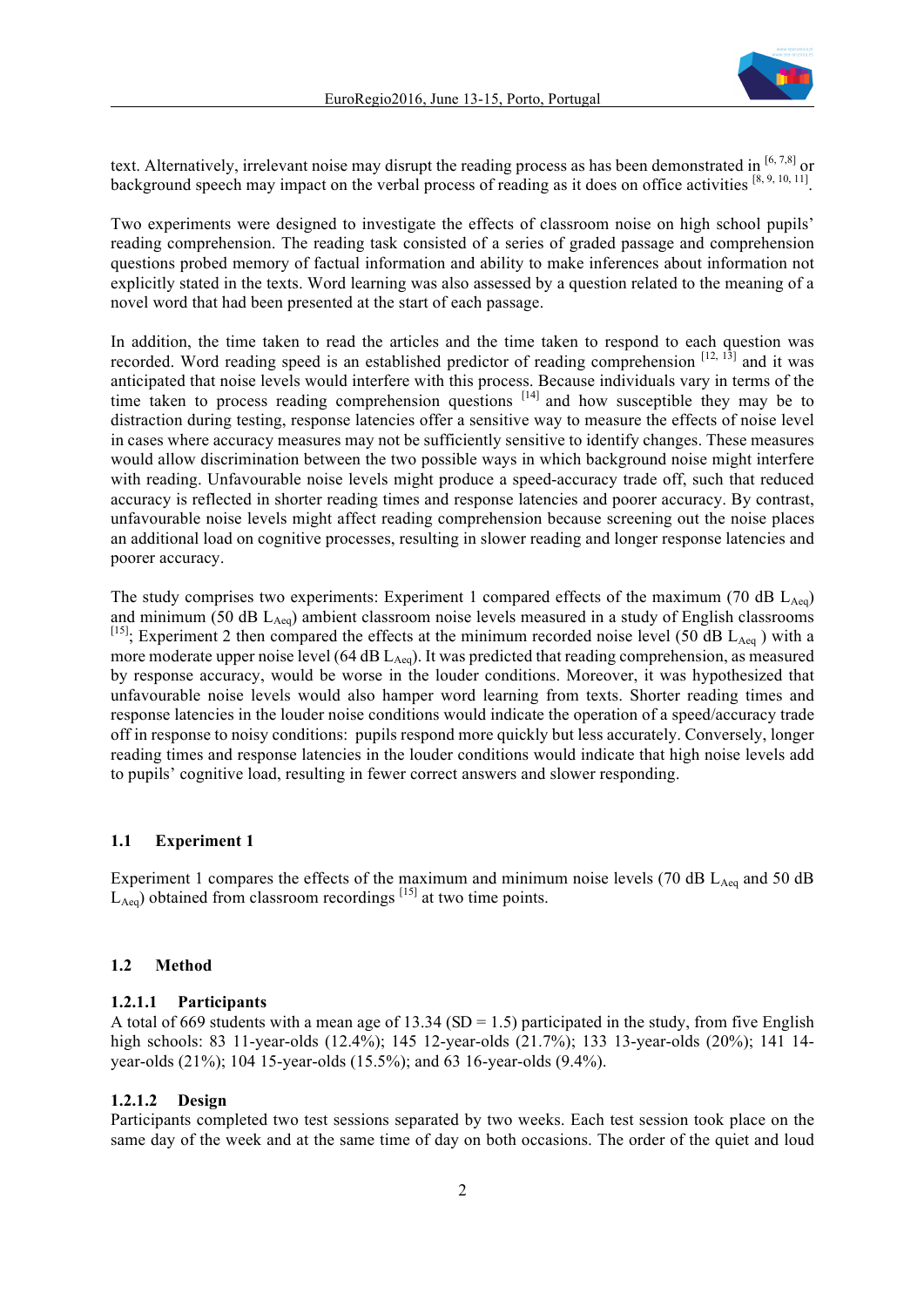

conditions was counterbalanced across classes, with half of the participants in each year group receiving the quiet condition first and half receiving the loud condition first. Two sets of reading materials were counterbalanced across conditions, with half of the participants in each noise condition receiving set A first and half receiving set B first.

# **1.2.1.3 Materials**

## **1.2.1.3.1 Classroom Noise Stimulus**

The noise stimulus was constructed from recordings of classes of Year 8 pupils (12- to 13-year olds) as they engaged in 'individual work' (completing tasks set by the teacher but allowed to discuss the work with classmates) in a cellular classroom. The recordings consisted of a background of unidentifiable speech (babble) and sound events (chair scrapes, pencil drops, occupant movement). Eight unique but acoustically identical segments of background noise were combined to create a background noise stimulus with a total duration of 4 minutes 40 seconds. Levels of the background noise stimulus in the quiet and loud conditions were determined from the observed maximum and minimum  $L_{Aeq}$  levels of noise in classrooms as pupils engaged in individual work of 50 dB and 70 dB respectively  $^{[15]}$ . Filters were then applied to the signal to correct for the frequency response of the headphones and to ensure that calibrated dB levels were reproduced faithfully.

## **1.2.1.3.2 Reading Task**

Two sets of materials were developed, consisting of 4 articles adapted from a science news stories on children's science education websites. All articles were adapted to be 180 words in length and contain an average of 1.2 polysyllabic words per sentence. Five multiple-choice questions accompanied each article. Two of these questions probed memory for factual information contained explicitly in the text. Two more questions probed ability to infer information not explicitly stated in the text. A final question probed learning of a single polysyllabic word contained in the title page of each text.

## **1.2.2 Procedure**

The task was programmed using E-Prime version 2.0.8.9 software. Classes of pupils completed the task simultaneously on Acer Aspire 1810TZ mini laptops. All tasks were triggered from a master laptop via a wireless network. The noise was replayed in mono through Beyerdynamic Dtime 100 headphones.

Test sessions took place in participating pupils' usual science room under the supervision of a teacher and two experimenters. An experimenter gave verbal introductions about the task and then instructed participants to enter their names and ages onto the laptops. Responses were anonymised once data from the two test sessions had been combined.

Each article was divided into three sections of text, each one 60 words in length. At the start of each text, participants read a title page featuring a polysyllabic word describing the subject matter of the text, along with an explanation of its meaning. For example 'Selenology: the Study of the Moon'.

Five multiple-choice response options (A, B, C, and D) were presented on the screen below each question. Questions 1 and 2 related to factual information contained explicitly in the preceding section of text. Questions 3 and 4 were inferential, and could only be answered correctly using information implied in the preceding section of text. Question 5 probed memory for the polysyllabic word introduced in the title page. The position of correct responses was randomized. In summary, each article was presented in the following sequence: Title page (containing science word tested subsequently); Text section 1 – Question 1 (factual); Text section 2 – Questions 2 (factual) and 3 (inferential); Text section 3 – Questions 4 (inferential) and 5 (word learning). Response latencies for each question and the reading time for each section of text were recorded automatically by the E-prime software. Timing for each item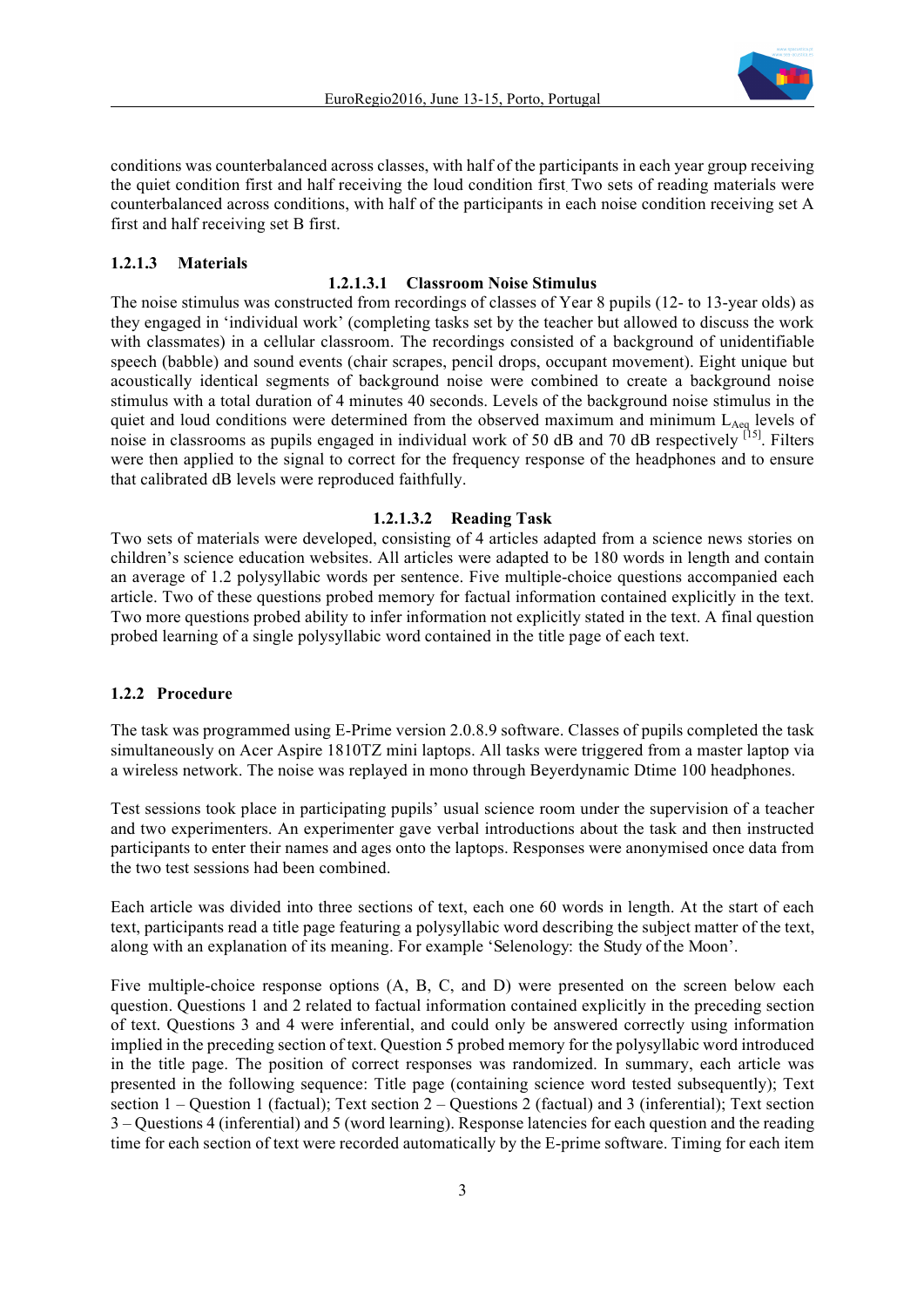

was initiated when the spacebar was pressed to advance to that item and terminated when the spacebar was pressed to advance to the next item.

When the three text sections and five questions from each article had been completed, participants progressed onto the next article. The task was time-limited to four minutes in total, timed from initiation of the first title page. If the time limit was reached when participants were halfway through a section of text, they were permitted to complete that section and its associated questions and these responses were included in the analysis. After reaching the time limit and completing the last question for that section, participants were presented with a screen containing the prompt 'That's it, all done'.

#### **1.3 Results**

#### **1.3.1 Effect of Background Noise Level (50 dB versus 70 dB) at Time 1**

Performance on the factual, inferential and word learning questions was assessed using the total number of correct responses for each question type. Mean article reading times were calculated by averaging participants' time to read the 60-word sections of text. To control for distraction and erroneous responses due to possible confusion or lack of motivation, only response latencies for only correct answers were analysed. Missing data from participants that attended only one testing session were replaced with the mean for each variable. Mean question response latencies for each type of question and article reading times were logarithmically transformed to correct for violations of assumptions of normality. To simplify presentation and interpretation, response latencies and article reading times were converted to z-scores. As the difference between the mean age of participants in O1 ( $n = 335$  M = 13.58, SD = 1.49) and in L1 (n = 334, M = 13.10, SD = 1.49), was statistically significant, t (667) = 4.22, p < .001, age was entered as covariate into the analyses. To investigate the effect of level of classroom noise at time 1, the number of questions attempted, the number of correct responses (response accuracy), and z-scores for reading times, response latencies and coefficients of variation in each condition were entered into a multivariate analyses of covariance (MANCOVA) with condition as between participant variables.

The numbers of questions attempted, correct responses, article reading times and response latencies to each question type at time 1 in Experiment 1 are displayed in Table 1. The MANCOVA revealed statistically significant main effects of condition, F (12, 655) = 719.05, p < 0.001,  $P\eta^2$  = 0.93, and of the of the covariate age, F (12, 655) = 6.913, p < 0.001,  $P\eta^2 = 0.11$ . As shown in Table 1, there were more correct answers to all question types and longer reading times and response latencies in the 50 dB condition. Follow up univariate ANOVAs revealed a statistically significant effect of condition on correct responses to the factual questions, F (1, 666) = 4.64,  $p = 0.03$ ,  $P\eta^2 = 0.01$ , with more correct responses to factual questions in the 50 dB condition, and on article reading times, F (1, 655) = 4.60, p  $= 0.03$ ,  $P\eta^2 = 0.01$ , with longer reading times in the 50 dB condition. There was also a statistically significant effect of condition on response latencies to the inferential questions, F (1, 666) = 5.02, p = 0.03,  $P\eta^2 = 0.01$ , and word learning questions, F (1, 666) = 9.60, p = 0.01,  $P\eta^2 = 0.04$ , with longer response latencies in the 50 dB condition for both types of question. There were no statistically significant effects of condition on the total number of questions attempted,  $F(1, 666) = 0.63$ , ns, correct responses to inferential questions,  $F(1, 666) = 1.70$ , ns, correct responses to word learning questions, F  $(1, 666) = 1.93$ , ns, or on response latencies to correct responses to factual questions, F  $(1, 666) = 1.49$ , ns.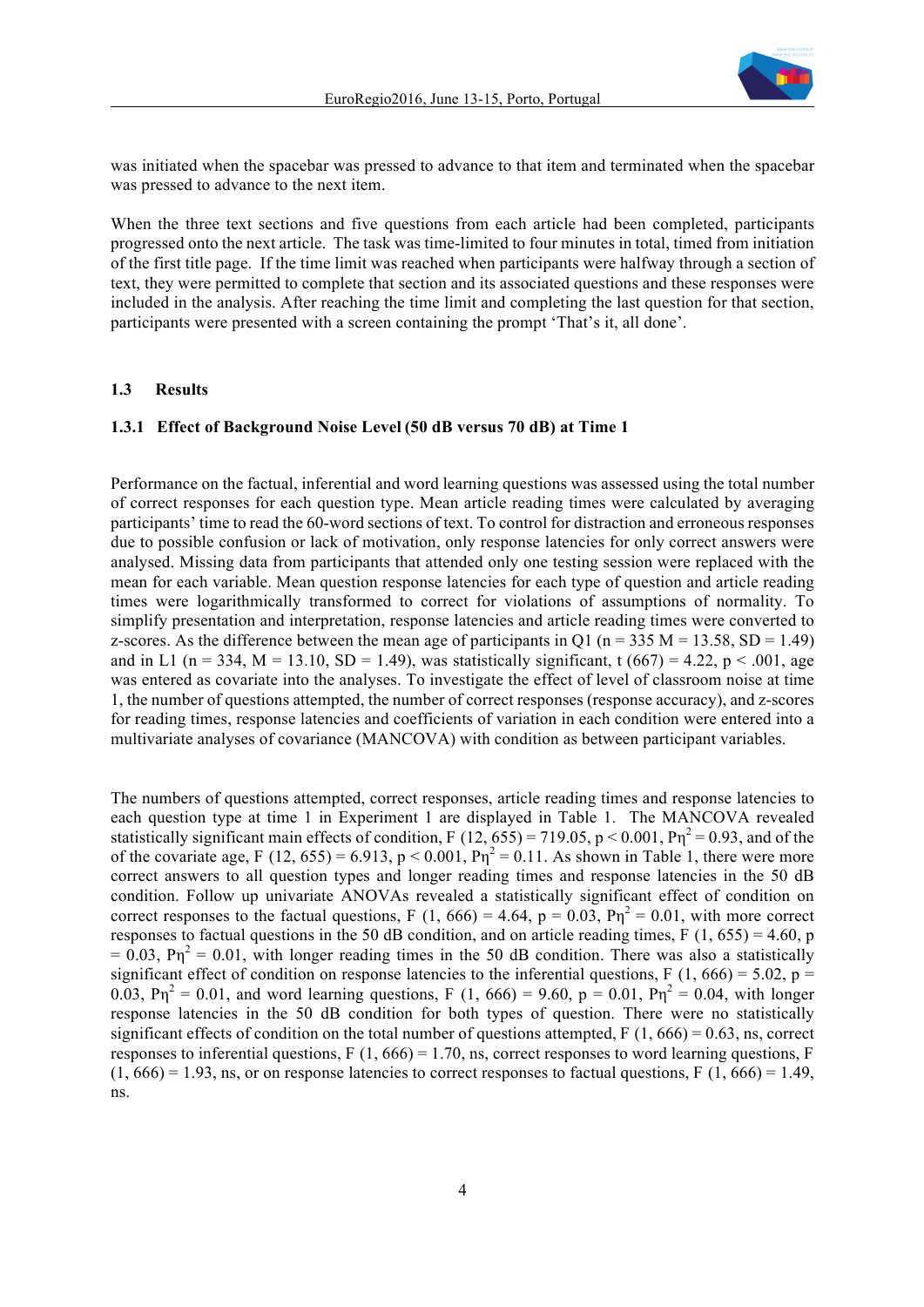

The follow up ANOVAs yielded statistically significant effects of age on the number of questions attempted,  $F(1, 666) = 9.56$ ,  $p = 0.002$ ,  $Pn2 = 0.01$ : and on the number of correct answers to factual questions,  $F(1, 666) = 24.91$ ,  $p < 0.001$ , Pn2 = 0.04; inferential questions,  $F(1, 666) = 41.87$ ,  $p < 0.001$ ,  $Pn2 = 0.06$ , and word learning questions,  $F(1, 666) = 18.81$ ,  $p < 0.001$ ,  $Pn2 = 0.03$ . There was also a statistically significant effect of age on response latencies to correct answers to the word learning questions,  $F(1, 666) = 24.56$ ,  $p < 0.001$ ,  $Pn2 = 0.04$ . There were no effects of age on article reading times, response latencies to correct factual questions, or inferential questions, *all ps* n.s.

| Dependent Variable                                  |                                         | Condition               |                                              |                      |                                              |  |
|-----------------------------------------------------|-----------------------------------------|-------------------------|----------------------------------------------|----------------------|----------------------------------------------|--|
|                                                     |                                         | 50 dB                   |                                              |                      | 70dB                                         |  |
|                                                     | Question Type                           |                         |                                              |                      |                                              |  |
| of<br>Number<br>Total<br><b>Questions Attempted</b> |                                         | 11.71                   | [11.41, 12.02]                               | 11.35                | [11.05, 11.66]                               |  |
| Correct responses<br>to<br>questions                | Factual<br>Inferential<br>Word Learning | $3.04*$<br>2.08<br>1.02 | [2.90, 3.18]<br>[1.94, 2.21]<br>[0.94, 1.10] | 2.82<br>2.03<br>0.94 | [2.68, 2.96]<br>[1.90, 2.17]<br>[0.86, 1.02] |  |
| Reading Time                                        |                                         | $0.08*$                 | $[-0.02, 0.18]$                              | $-0.08$              | $[-0.19, 0.02]$                              |  |
| <b>Response Latencies</b>                           | Factual                                 | 0.05                    | $[-0.06, 0.15]$                              | $-0.05$              | $[-0.15, 0.06]$                              |  |
| $(Z\text{-}scores)$                                 | Inferential                             | $0.08*$                 | $[-0.02, 0.18]$                              | $-0.08$              | $[-0.18, 0.02]$                              |  |
|                                                     | Word Learning                           | $0.10**$                | [0.01, 0.18]                                 | $-0.10$              | $[-0.18, -0.01]$                             |  |

Table 1: Age adjusted mean number of questions attempted and answered correctly, and z-scores of time based measures, Time 1, Experiment 1 [95% CI]

*Note*: Age evaluated at 13.34

\* P < 0.05; \*\* P < 0.005

In sum, there were subtle but statistically significant effects of background noise level on reading comprehension. The main effect of condition in the initial MANCOVA was statistically significant, with a large effect size. Performance on all types of question was less accurate in the 70 dB condition compared to the 50 dB condition, and this difference was statistically significant although small for the number of correct responses to factual questions. Time taken to read and process the information was also affected by background noise level: there was a consistent trend for response latencies to be longer in the 50 dB condition and this effect was statistically significant, although again small, for response latencies to the word learning question. Similarly, article reading times were significantly longer in the 50 dB condition.

#### **1.4 Experiment 2**

Experiment 2 compared performance on the reading task at 50 dB and a more moderate louder level of 64 dB.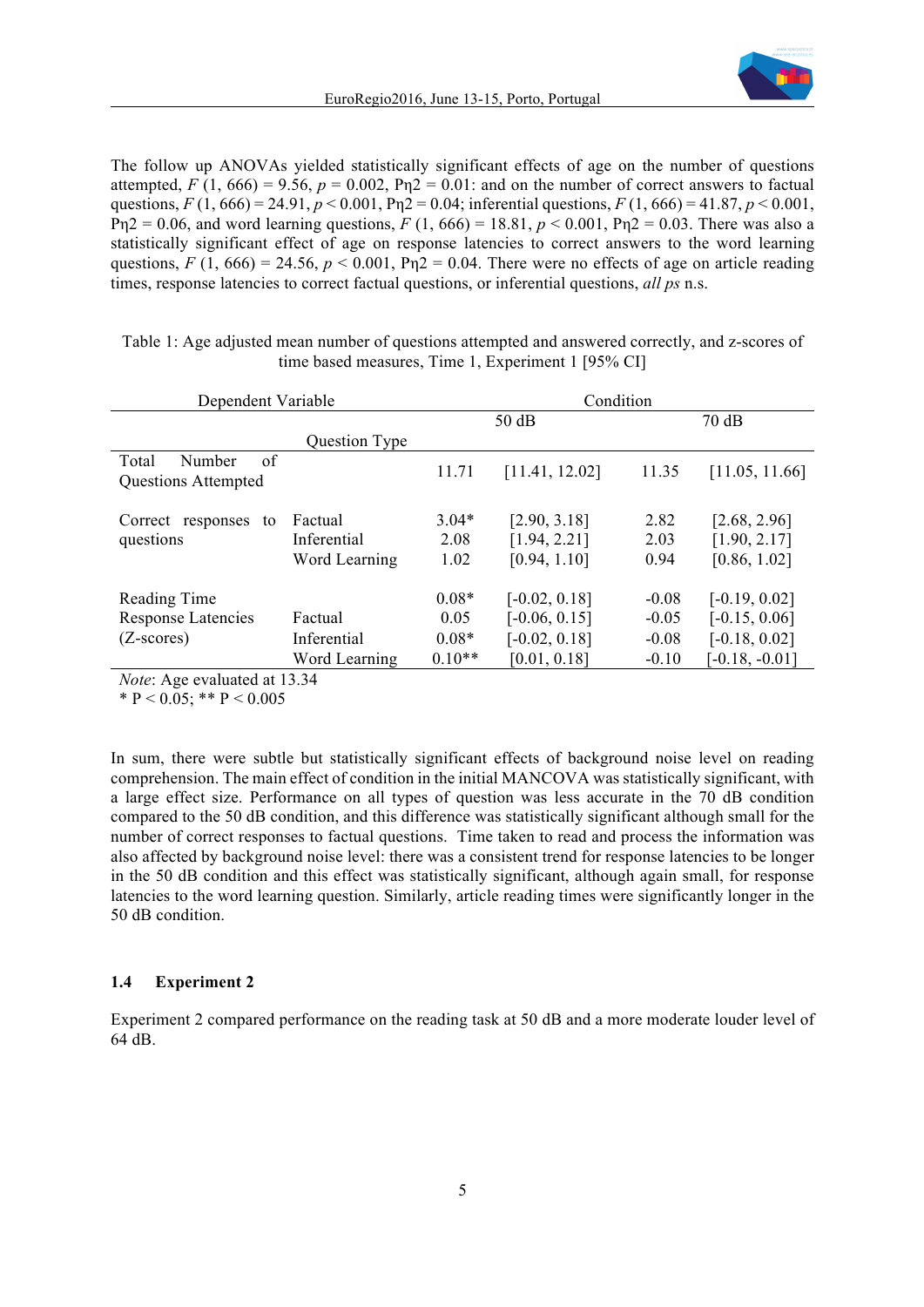

# **1.4.1 Method**

# **1.4.1.1 Participants**

A total of 307 pupils with a mean age of 12.78 (SD = 1.24) participated in the study, from 3 English secondary schools: 37 11-year-olds (12%); 133 12-year-olds (43%); 33 13-year-olds (11%); 70 14-yearolds (23%); 34 15-year-olds (11%).

# **1.4.1.2 Design**

As in experiment 1, participants completed two conditions, separated by two weeks. Half of the pupils in each year group were allocated to one of two session orders:50 dB followed by 64 dB) and 64 dB followed by 50 dB. Because of strong order effects, only the results for time 1 are analysed and reported here.

# **1.4.1.3 Materials and Procedure**

The reading task was the same as that used in experiment 1.

# **1.4.2 Results**

Data management and statistical analyses procedures were the same as in experiment 1. As in experiment 1, there was a statistically significant difference between the mean age of participants in the two conditions at time 1, (50 dB:  $n = 161$ , mean age = 12.44, SD = 1.20; and 64 dB: mean age = 13.14,  $SD = 13.14$ ,  $SD = 1.19$ ), t (305) = -5.16, p < .001. The number of questions attempted, number of correct responses, and z-scores of all time-based measures - article reading times, response latencies to questions answered correctly for each question type were entered as the dependent variables in a MANCOVA with age as the covariate.

## **1.4.2.1 Effect of Noise Condition (50 dB versus 64 dB) at Time 1**

The means for the number of questions attempted, number of questions answered correctly, z-scores of article reading times and response latencies to all question types are displayed in Table 2. The MANCOVA revealed statistically significant main effects of condition,  $F(12, 293) = 447.91$ ,  $p < 0.001$ ,  $P\eta^2 = 0.95$ , and of the covariate age,  $F(12, 293) = 2.92$ ,  $p = 0.001$ ,  $P\eta^2 = 0.11$ . However, there were no statistically significant effects of condition on any of the individual variables, all *p*s n.s. The follow up ANOVAs revealed statistically significant effects of the covariate age on all variables: all *p*s < 0.05: older children achieved more correct answers and shorter response latencies.

In sum, there were few differences in performance between pupils in the 50 dB and 64 dB conditions. All measures were significantly affected by the covariate age.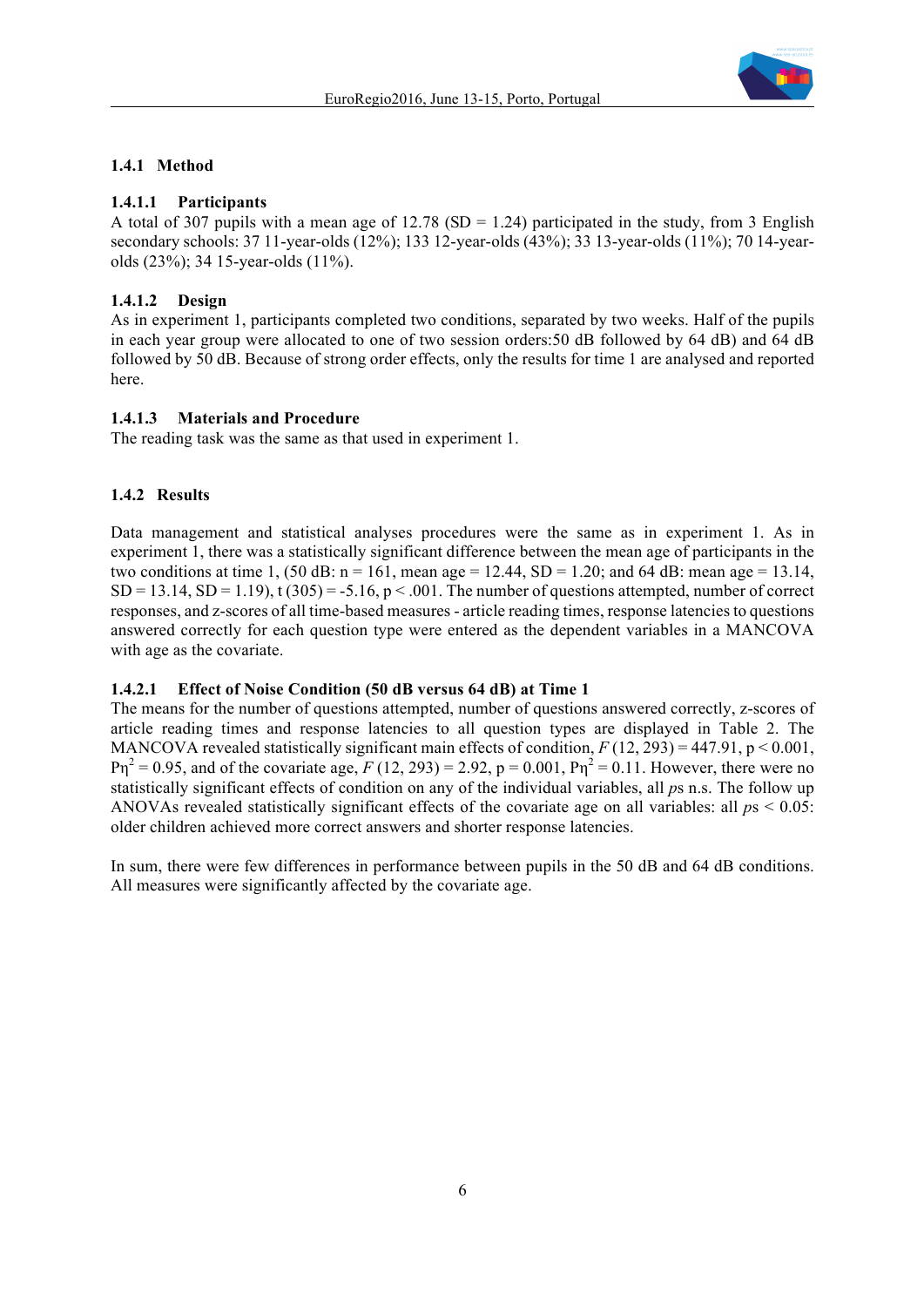|                                                        |                                         |                         | Condition                                             |                            |                                                       |  |  |
|--------------------------------------------------------|-----------------------------------------|-------------------------|-------------------------------------------------------|----------------------------|-------------------------------------------------------|--|--|
| Dependent Variable                                     |                                         | 50dB                    |                                                       | 64 dB                      |                                                       |  |  |
| <b>Total Number of Questions</b><br>Attempted          |                                         | 11.78                   | [11.36, 12.19]                                        | 11.43                      | [10.97, 11.89]                                        |  |  |
| Questions<br>Number<br>of<br><b>Answered Correctly</b> | Factual<br>Inferential<br>Word Learning | 3.39<br>2.36<br>1.16    | [3.18, 3.60]<br>[2.17, 2.55]<br>[1.03, 1.29]          | 3.59<br>2.36<br>1.21       | [3.36, 3.81]<br>[2.16, 2.56]<br>[1.08, 1.35]          |  |  |
| Article Reading Time<br><b>Response Latencies</b>      | Factual<br>Inferential                  | 0.03<br>$-0.04$<br>0.05 | $[-0.12, 0.18]$<br>$[-0.19, 0.12]$<br>$[-0.10, 0.20]$ | $-0.03$<br>0.04<br>$-0.05$ | $[-0.19, 0.13]$<br>$[-0.12, 0.20]$<br>$[-0.21, 0.10]$ |  |  |
|                                                        | Word Learning                           | 0.03                    | $[-0.11, 0.17]$                                       | $-0.03$                    | $[-0.18, 0.11]$                                       |  |  |

Table 2: Age adjusted mean numbers of questions attempted and answered correctly, and z-scores of time-based measures (presented as z-scores), Experiment 2

Note: Age evaluated at 12.78

# **2 Conclusions**

The findings of this study have supported the hypotheses that high levels of background noise in high school classrooms have disruptive effects on adolescents' reading comprehension and word learning from text. Experiment 1 compared performance of high school pupils on a reading task in relatively quiet (50 dB LAeq ) and loud (70 dB LAeq ) conditions. Better performance in the quiet condition was revealed in significantly more correct answers to factual questions; there was also a non-significant trend towards more accurate responding to inferential and word learning questions in the quiet condition. Experiment 1 also produced evidence that better accuracy in the quieter noise condition was underpinned by a speed/accuracy trade-off: article reading times were significantly longer in the 50 dB condition, whereas pupils in the 70 dB condition read more quickly and accuracy was lower. The time taken for pupils to respond to questions also reflected this trade-off: response latencies to inferential and word learning questions were longer and there was a non-significant trend towards more questions answered correctly in the 50 dB condition. Similarly, significantly more factual questions were answered and there was a trend towards longer response latencies correctly in the 50 dB condition.

The disruptive effects of the loud condition were mostly evident when classroom noise was presented at 70 dB LAeq, representing the upper level of noise recorded in English high school classrooms during individual work [15]. In experiment 2, when noise was presented at a more moderate 64 dB LAeq, there were no significant differences in either the numbers of questions answered correctly or in response latencies compared to the 50 dB condition.

The findings of the experiments reported here underline the importance of good acoustical conditions in classrooms for adolescent learners. Much of teaching and learning in secondary schools occurs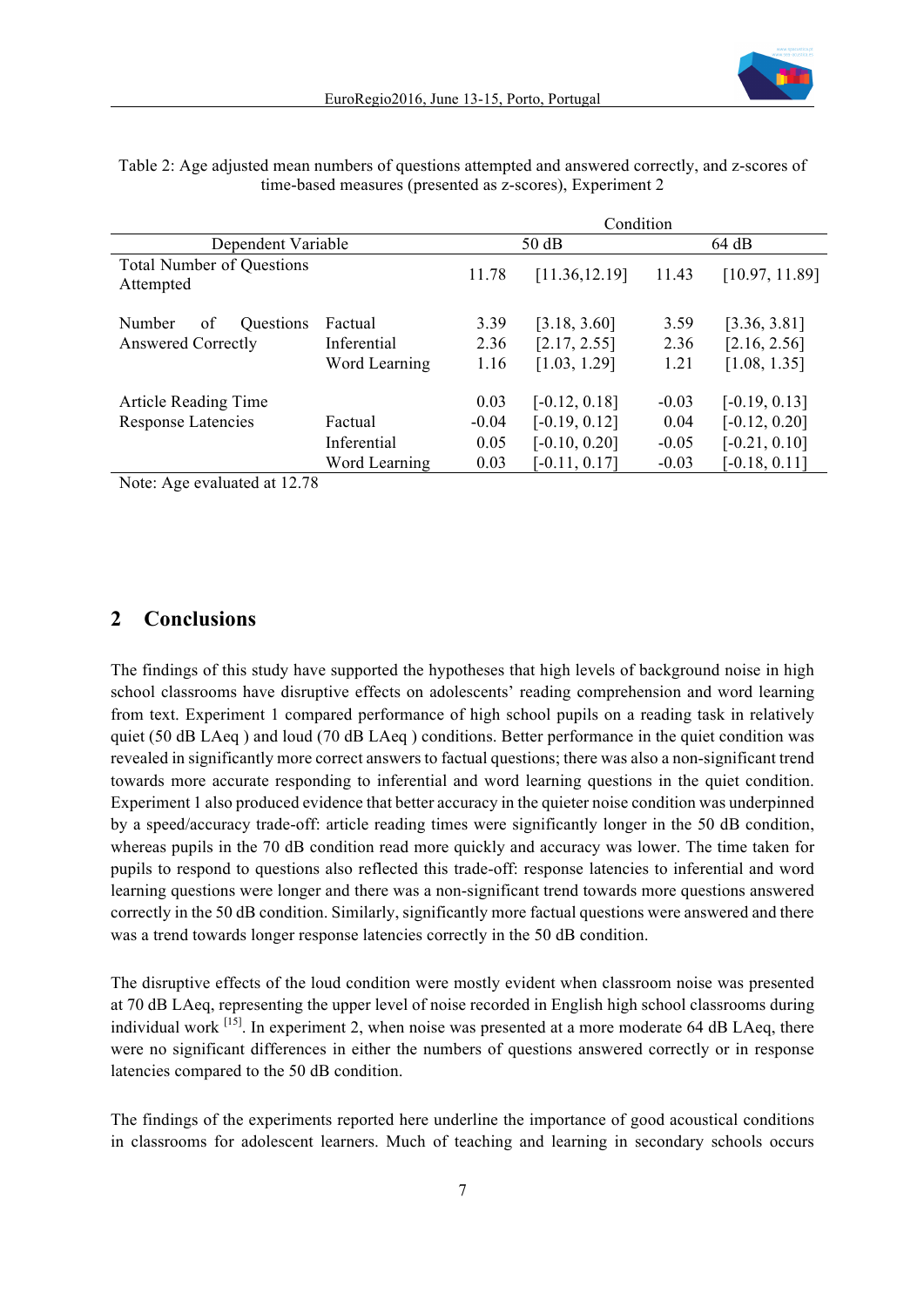

through written text in the form of books, worksheets or instructions. Competency in reading enables the learner to develop in-depth understanding of the material being studied and facilitates the learning of new, topic-relevant vocabulary. Future research needs to examine the differential effects of poor acoustics on the reading comprehension of learners with additional needs and specific learning disorders such as dyslexia.

#### **Acknowledgements**

This research was funded by the U.K. Engineering and Physical Sciences Research Council.

#### **References**

- [1] Martin, R. C., Wogalter, M. S., & Forlano, J. G. Reading-comprehension in the presence of unattended speech and music. *Journal of Memory and Language*, 27(4), 1988. 382-398
- [2] Oswald, C. J. P., Tremblay, S., & Jones, D. M. Disruption of comprehension by the meaning of irrelevant sound. *Memory,* 8(5), 2000. 345-350.
- [3] Sorqvist, P., Halin, N., & Hygge, S. Individual Differences in Susceptibility to the Effects of Speech on Reading Comprehension. *Applied Cognitive Psychology*, 24(1). 2010. 67-76.
- [4] Hygge, S., Boman, E., & Enmarker, I. The effects of road traffic noise and meaningful irrelevant speech on different memory systems. *Scandinavian Journal of Psychology*, 44(1). 2003. 13-21
- [5] Cain, K. *Reading Development and Difficulties*. Chichester :BPS Blackwell. 2010.
- [6] Jones, D. M., Madden, C., & Miles, C. Privileged access by irrelevant speech: the role of changing state. *Quarterly Journal of Experimental Psychology*, 44A. 1992. 645–669.
- [7] Tremblay, S., & Jones, D. M. Change of intensity fails to produce an irrelevant sound effect: Implications for the representation of unattended sound. *Journal of Experimental Psychology-Human Perception and Performance*, 25(4). 1999. 1005-101
- [8] Banbury, S., & Berry, D. C. Habituation and dishabituation to speech and office noise. *Journal of Experimental Psychology-Applied*, 3(3). 1997. 181-195
- [9] Banbury, S., & Berry, D. C. Disruption of office-related tasks by speech and office noise. *British Journal of Psychology*, 89(3). 1998. 499-517
- [10] Banbury, S., & Berry, D. C. Office noise and employee concentration: Identifying causes of disruption and potential improvements. Ergonomics. 2005. 48:1, 25 – 37
- [11] Beaman, C.P. Auditory Distraction from Low-Intensity Noise: A Review of the Consequences for Learning and Workplace Environments. Applied Cognitive Psychology. 19. 2005. 1041–1064
- [12] Ehri, L. C. Grapheme–phoneme knowledge is essential for learning to read words in English. In J. L. Metsala & L. C. Ehri (Eds.), Word recognition in beginning literacy. 1998. pp. 3–40. Mahwah, NJ: Erlbaum
- [13] Fuchs, L. S., Fuchs, D., & Maxwell, L. The validity of informal measures of reading comprehension. Remedial and Special Education, 9. 1998. 20–28.
- [14] Jackson, M.D. & McClelland, J.L. Sensory and cognitive determinants of reading speed. Journal of Verbal Learning and Verbal Behaviour, 14. 1975. 565-74